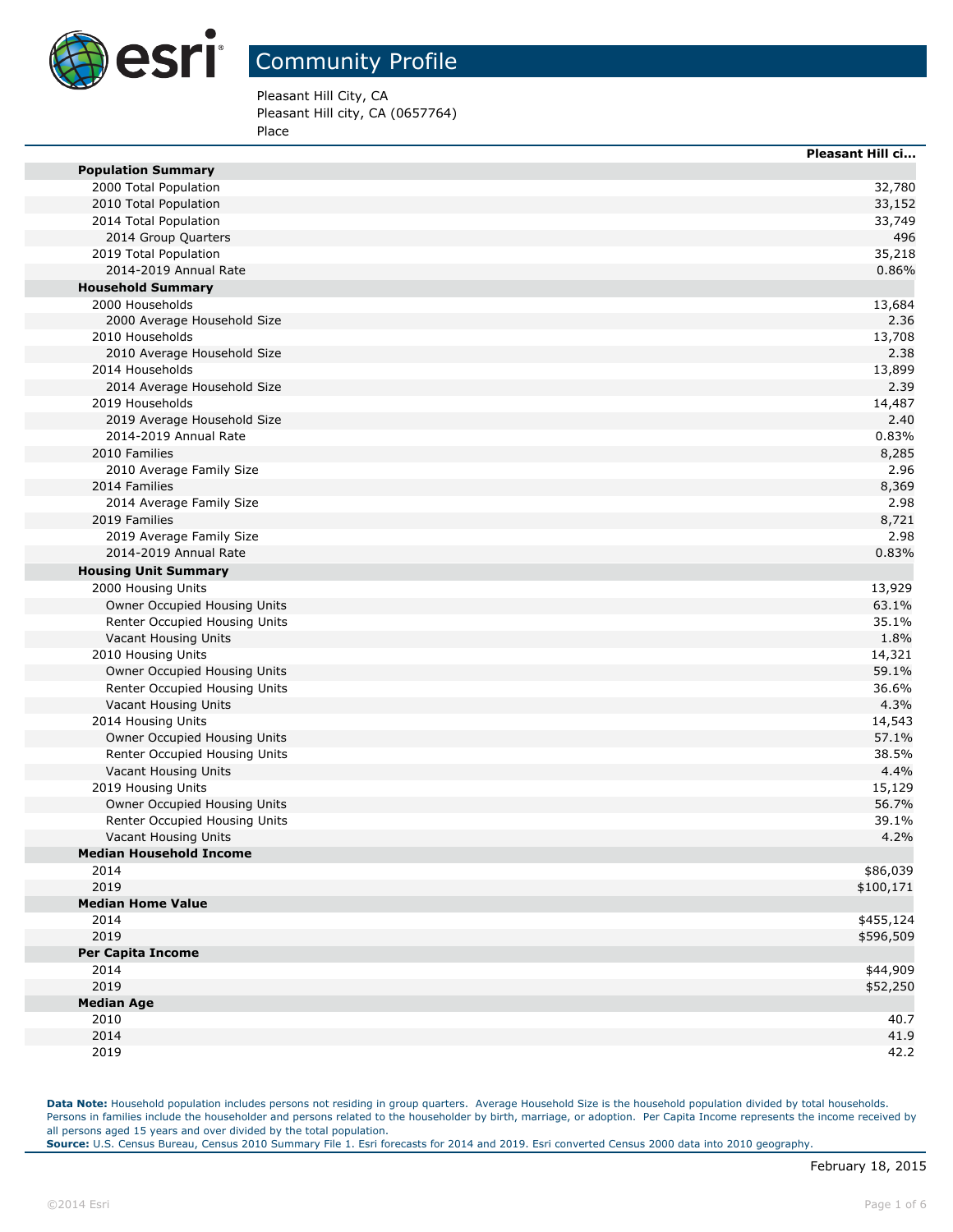

Pleasant Hill City, CA

Pleasant Hill city, CA (0657764) Place

|                                            | <b>Pleasant Hill ci</b> |
|--------------------------------------------|-------------------------|
| 2014 Households by Income                  |                         |
| Household Income Base                      | 13,901                  |
| $<$ \$15,000                               | 7.5%                    |
| $$15,000 - $24,999$                        | 5.9%                    |
| \$25,000 - \$34,999                        | 6.8%                    |
| \$35,000 - \$49,999                        | 9.5%                    |
| \$50,000 - \$74,999                        | 13.9%                   |
| \$75,000 - \$99,999                        | 12.7%                   |
| $$100,000 - $149,999$                      | 23.3%                   |
| \$150,000 - \$199,999                      | 10.5%                   |
| \$200,000+                                 | 10.0%                   |
| Average Household Income                   | \$107,771               |
| 2019 Households by Income                  |                         |
| Household Income Base                      | 14,486                  |
| $<$ \$15,000                               | 6.4%                    |
| \$15,000 - \$24,999                        | 3.9%                    |
| \$25,000 - \$34,999                        | 5.0%                    |
| \$35,000 - \$49,999                        | 8.6%                    |
| \$50,000 - \$74,999                        | 12.6%                   |
| \$75,000 - \$99,999                        | 13.4%                   |
| $$100,000 - $149,999$                      | 24.1%                   |
| \$150,000 - \$199,999                      | 13.1%                   |
| \$200,000+                                 | 13.0%                   |
| Average Household Income                   | \$125,489               |
| 2014 Owner Occupied Housing Units by Value |                         |
| Total                                      | 8,296                   |
| $<$ \$50,000                               | 0.0%                    |
| \$50,000 - \$99,999                        | 1.5%                    |
| $$100,000 - $149,999$                      | 6.4%                    |
| \$150,000 - \$199,999                      | 5.6%                    |
| \$200,000 - \$249,999                      | 4.9%                    |
| \$250,000 - \$299,999                      | 6.4%                    |
| \$300,000 - \$399,999                      | 15.8%                   |
| \$400,000 - \$499,999                      | 17.1%                   |
| \$500,000 - \$749,999                      | 27.2%                   |
| \$750,000 - \$999,999                      | 9.7%                    |
| $$1,000,000 +$                             | 5.4%                    |
| Average Home Value                         | \$502,296               |
| 2019 Owner Occupied Housing Units by Value |                         |
| Total                                      | 8,572                   |
| $<$ \$50,000                               | 0.0%                    |
| \$50,000 - \$99,999                        | 0.6%                    |
| $$100,000 - $149,999$                      | 2.5%                    |
| \$150,000 - \$199,999                      | 3.1%                    |
| \$200,000 - \$249,999                      | 3.3%                    |
| \$250,000 - \$299,999                      | 3.7%                    |
| \$300,000 - \$399,999                      | 9.3%                    |
| \$400,000 - \$499,999                      | 13.0%                   |
| \$500,000 - \$749,999                      | 37.3%                   |
| \$750,000 - \$999,999                      | 19.2%                   |
| $$1,000,000 +$                             | 7.9%                    |
| Average Home Value                         | \$617,968               |

Data Note: Income represents the preceding year, expressed in current dollars. Household income includes wage and salary earnings, interest dividends, net rents, pensions, SSI and welfare payments, child support, and alimony. **Source:** U.S. Census Bureau, Census 2010 Summary File 1. Esri forecasts for 2014 and 2019. Esri converted Census 2000 data into 2010 geography.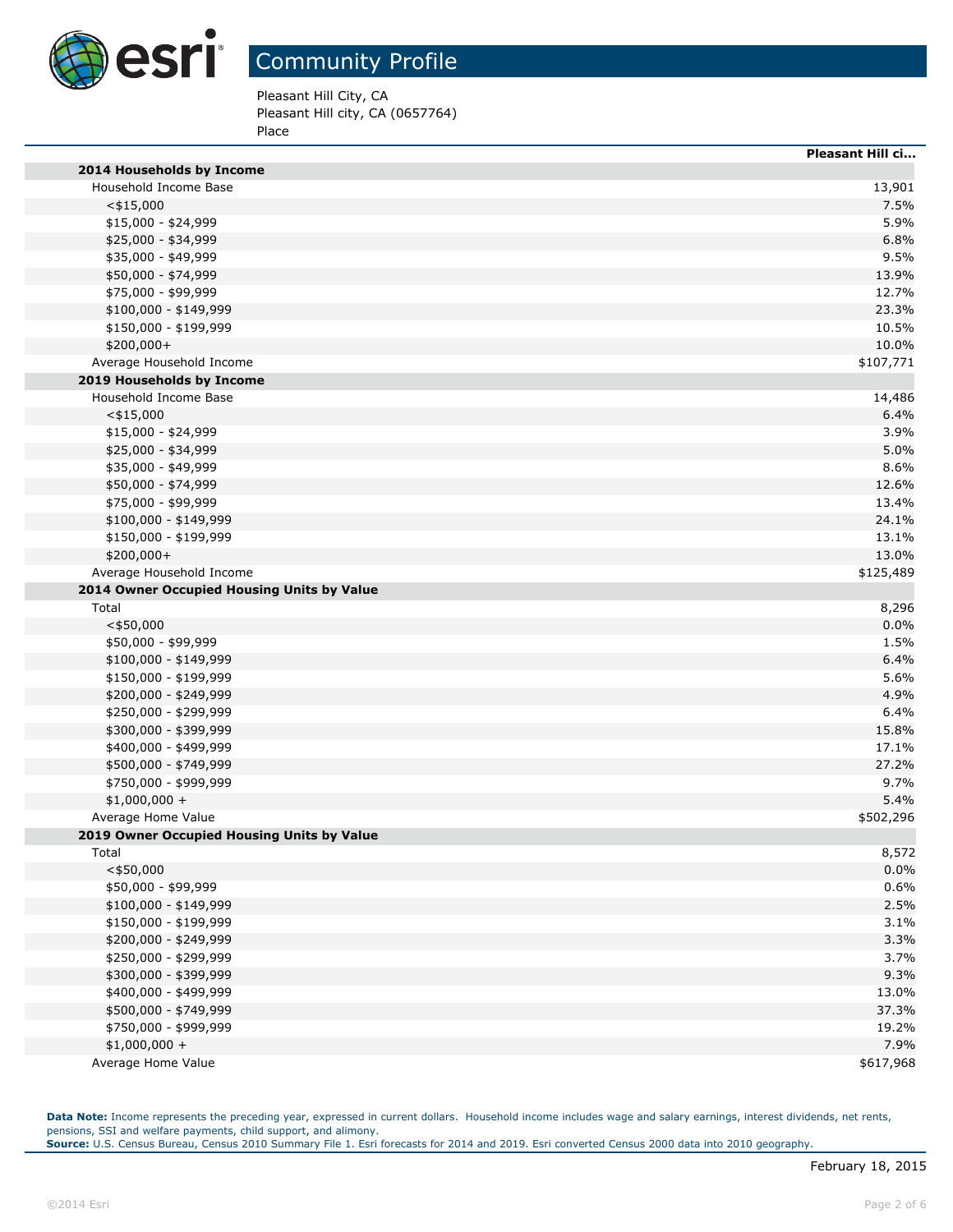

Pleasant Hill City, CA

Pleasant Hill city, CA (0657764) Place

|                                 | Pleasant Hill ci |
|---------------------------------|------------------|
| 2010 Population by Age          |                  |
| Total                           | 33,152           |
| $0 - 4$                         | 5.5%             |
| $5 - 9$                         | 5.5%             |
| $10 - 14$                       | 5.3%             |
| $15 - 24$                       | 13.1%            |
| $25 - 34$                       | 12.9%            |
| $35 - 44$                       | 13.9%            |
| $45 - 54$                       | 15.9%            |
| $55 - 64$                       | 14.0%            |
| $65 - 74$                       | 6.7%             |
| 75 - 84                         | 4.4%             |
| $85 +$                          | 2.8%             |
| $18 +$                          | 80.2%            |
| 2014 Population by Age          |                  |
| Total                           | 33,746           |
| $0 - 4$                         | 5.0%             |
| $5 - 9$                         | 5.5%             |
| $10 - 14$                       | 5.6%             |
| $15 - 24$                       | 13.1%            |
| $25 - 34$                       | 12.3%            |
| $35 - 44$                       | 12.6%            |
| $45 - 54$                       | 14.8%            |
| $55 - 64$                       | 14.4%            |
| $65 - 74$                       | 8.9%             |
| 75 - 84                         | 4.6%             |
| $85 +$                          | 3.1%             |
| $18 +$                          | 80.5%            |
|                                 |                  |
| 2019 Population by Age<br>Total | 35,219           |
| $0 - 4$                         |                  |
|                                 | 5.0%             |
| $5 - 9$                         | 5.2%             |
| $10 - 14$                       | 5.7%             |
| $15 - 24$                       | 12.5%            |
| $25 - 34$                       | 12.9%            |
| $35 - 44$                       | 12.1%            |
| $45 - 54$                       | 13.4%            |
| $55 - 64$                       | 14.5%            |
| $65 - 74$                       | 10.8%            |
| 75 - 84                         | 5.1%             |
| $85 +$                          | 2.9%             |
| $18 +$                          | 80.7%            |
| <b>2010 Population by Sex</b>   |                  |
| Males                           | 16,070           |
| Females                         | 17,082           |
| 2014 Population by Sex          |                  |
| Males                           | 16,430           |
| Females                         | 17,316           |
| 2019 Population by Sex          |                  |
| Males                           | 17,242           |
| Females                         | 17,977           |
|                                 |                  |

**Source:** U.S. Census Bureau, Census 2010 Summary File 1. Esri forecasts for 2014 and 2019. Esri converted Census 2000 data into 2010 geography.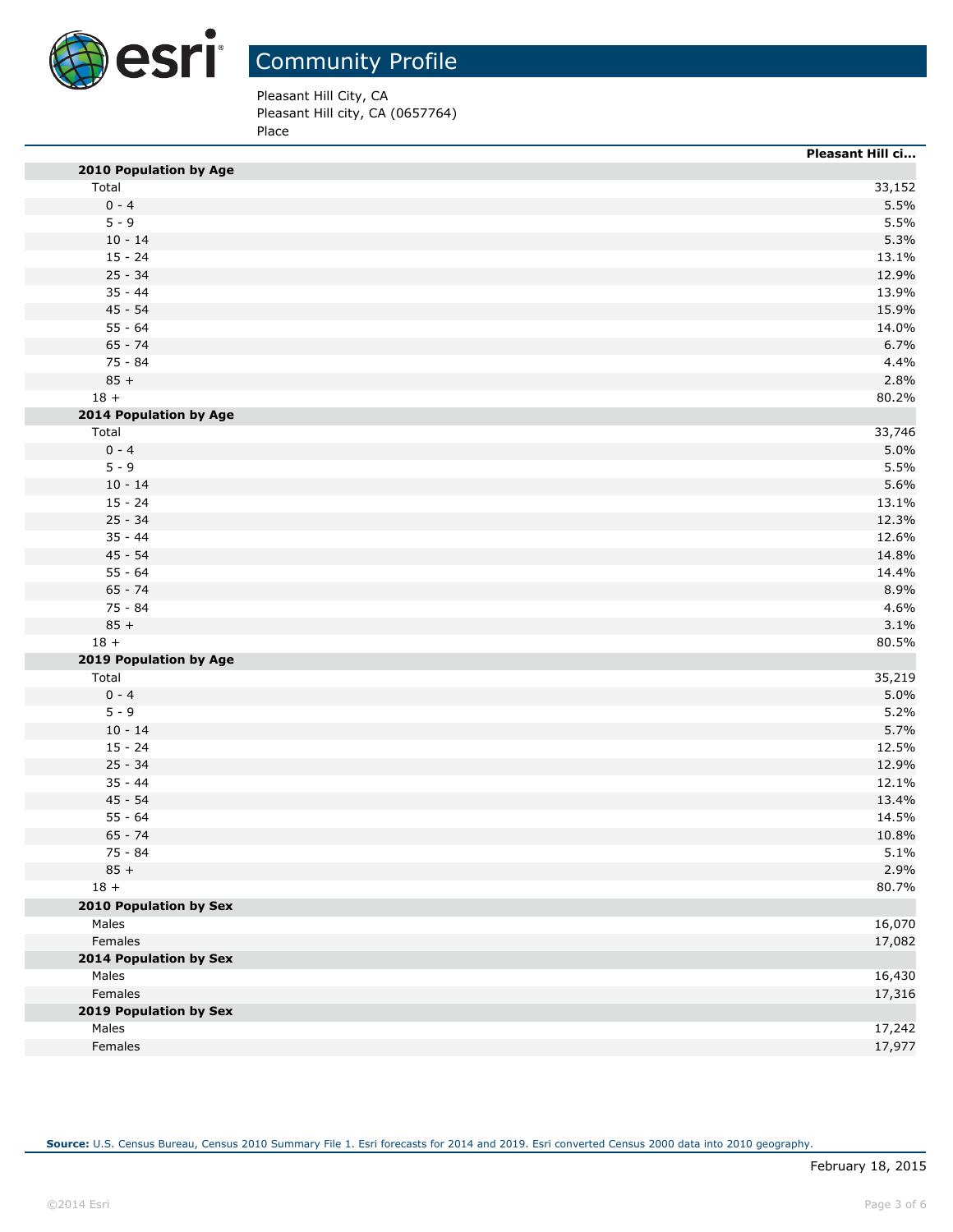

Pleasant Hill City, CA

Pleasant Hill city, CA (0657764) Place

|                                                    | <b>Pleasant Hill ci</b> |
|----------------------------------------------------|-------------------------|
| <b>2010 Population by Race/Ethnicity</b>           |                         |
| Total                                              | 33,152                  |
| White Alone                                        | 74.9%                   |
| <b>Black Alone</b>                                 | 2.1%                    |
| American Indian Alone                              | 0.4%                    |
| Asian Alone                                        | 13.6%                   |
| Pacific Islander Alone                             | 0.2%                    |
| Some Other Race Alone                              | 3.3%                    |
| Two or More Races                                  | 5.5%                    |
| Hispanic Origin                                    | 12.1%                   |
| Diversity Index                                    | 54.3                    |
| 2014 Population by Race/Ethnicity                  |                         |
| Total                                              | 33,748                  |
| White Alone                                        | 73.2%                   |
| <b>Black Alone</b>                                 | 2.0%                    |
| American Indian Alone                              | 0.4%                    |
| Asian Alone                                        | 14.8%                   |
| Pacific Islander Alone                             | 0.2%                    |
| Some Other Race Alone                              | 3.6%                    |
| Two or More Races                                  | 5.8%                    |
| Hispanic Origin                                    | 13.2%                   |
| Diversity Index                                    | 57.0                    |
| 2019 Population by Race/Ethnicity                  |                         |
| Total                                              | 35,217                  |
| White Alone                                        | 70.3%                   |
| <b>Black Alone</b>                                 | 2.0%                    |
| American Indian Alone                              | 0.4%                    |
| Asian Alone                                        | 16.5%                   |
| Pacific Islander Alone                             | 0.2%                    |
| Some Other Race Alone                              | 4.1%                    |
| Two or More Races                                  | 6.4%                    |
| Hispanic Origin                                    | 15.0%                   |
| Diversity Index                                    | 61.1                    |
| 2010 Population by Relationship and Household Type |                         |
| Total                                              | 33,152                  |
| In Households                                      | 98.6%                   |
| In Family Households                               | 76.1%                   |
| Householder                                        | 25.0%                   |
| Spouse                                             | 19.1%                   |
| Child                                              | 26.5%                   |
| Other relative                                     | 3.5%                    |
| Nonrelative                                        | 2.1%                    |
| In Nonfamily Households                            | 22.5%                   |
| In Group Quarters                                  | 1.4%                    |
| <b>Institutionalized Population</b>                | 0.9%                    |
| Noninstitutionalized Population                    | 0.5%                    |

Data Note: Persons of Hispanic Origin may be of any race. The Diversity Index measures the probability that two people from the same area will be from different race/ ethnic groups. **Source:** U.S. Census Bureau, Census 2010 Summary File 1. Esri forecasts for 2014 and 2019. Esri converted Census 2000 data into 2010 geography.

п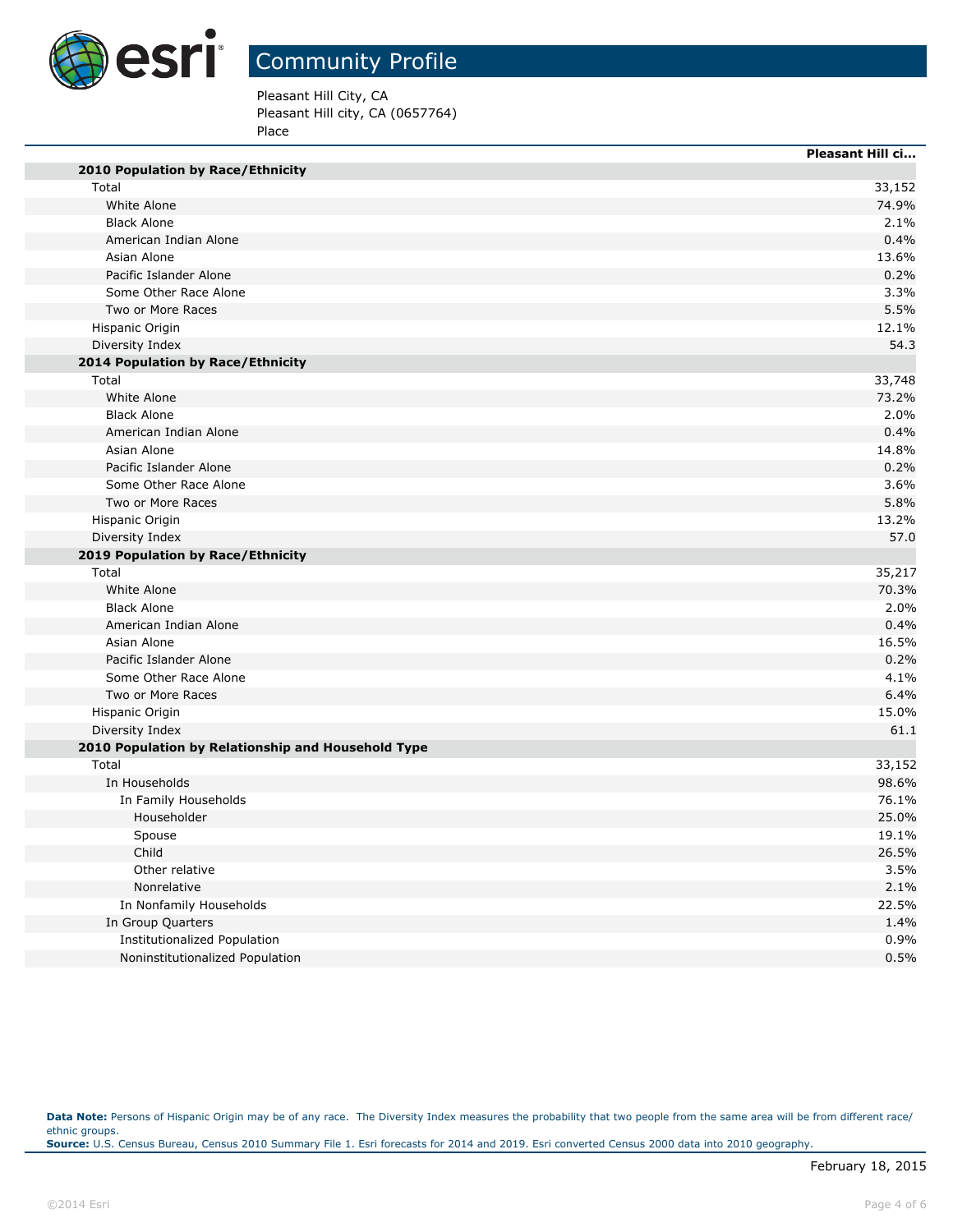

Pleasant Hill City, CA

Pleasant Hill city, CA (0657764) Place

|                                               | <b>Pleasant Hill ci</b> |
|-----------------------------------------------|-------------------------|
| 2014 Population 25+ by Educational Attainment |                         |
| Total                                         | 23,904                  |
| Less than 9th Grade                           | 1.9%                    |
| 9th - 12th Grade, No Diploma                  | 2.6%                    |
| High School Graduate                          | 12.8%                   |
| <b>GED/Alternative Credential</b>             | 2.2%                    |
| Some College, No Degree                       | 24.7%                   |
| Associate Degree                              | 7.9%                    |
| Bachelor's Degree                             | 32.1%                   |
| Graduate/Professional Degree                  | 15.8%                   |
| 2014 Population 15+ by Marital Status         |                         |
| Total                                         | 28,323                  |
| <b>Never Married</b>                          | 29.8%                   |
| Married                                       | 49.6%                   |
| Widowed                                       | 8.0%                    |
| Divorced                                      | 12.6%                   |
| 2014 Civilian Population 16+ in Labor Force   |                         |
| Civilian Employed                             | 92.8%                   |
| Civilian Unemployed                           | 7.2%                    |
| 2014 Employed Population 16+ by Industry      |                         |
| Total                                         | 16,512                  |
| Agriculture/Mining                            | 0.4%                    |
| Construction                                  | 4.9%                    |
| Manufacturing                                 | 4.7%                    |
| Wholesale Trade                               | 2.5%                    |
| <b>Retail Trade</b>                           | 11.1%                   |
| Transportation/Utilities                      | 3.2%                    |
| Information                                   | 3.1%                    |
| Finance/Insurance/Real Estate                 | 11.6%                   |
| <b>Services</b>                               | 52.9%                   |
| <b>Public Administration</b>                  | 5.6%                    |
| 2014 Employed Population 16+ by Occupation    |                         |
| Total                                         | 16,513                  |
| White Collar                                  | 73.6%                   |
| Management/Business/Financial                 | 22.2%                   |
| Professional                                  | 26.1%                   |
| Sales                                         | 12.5%                   |
| Administrative Support                        | 12.8%                   |
| Services                                      | 17.1%                   |
| <b>Blue Collar</b>                            | 9.3%                    |
| Farming/Forestry/Fishing                      | 0.0%                    |
| Construction/Extraction                       | 3.4%                    |
| Installation/Maintenance/Repair               | 2.4%                    |
| Production                                    | 1.4%                    |
| <b>Transportation/Material Moving</b>         | 2.0%                    |

**Source:** U.S. Census Bureau, Census 2010 Summary File 1. Esri forecasts for 2014 and 2019. Esri converted Census 2000 data into 2010 geography.